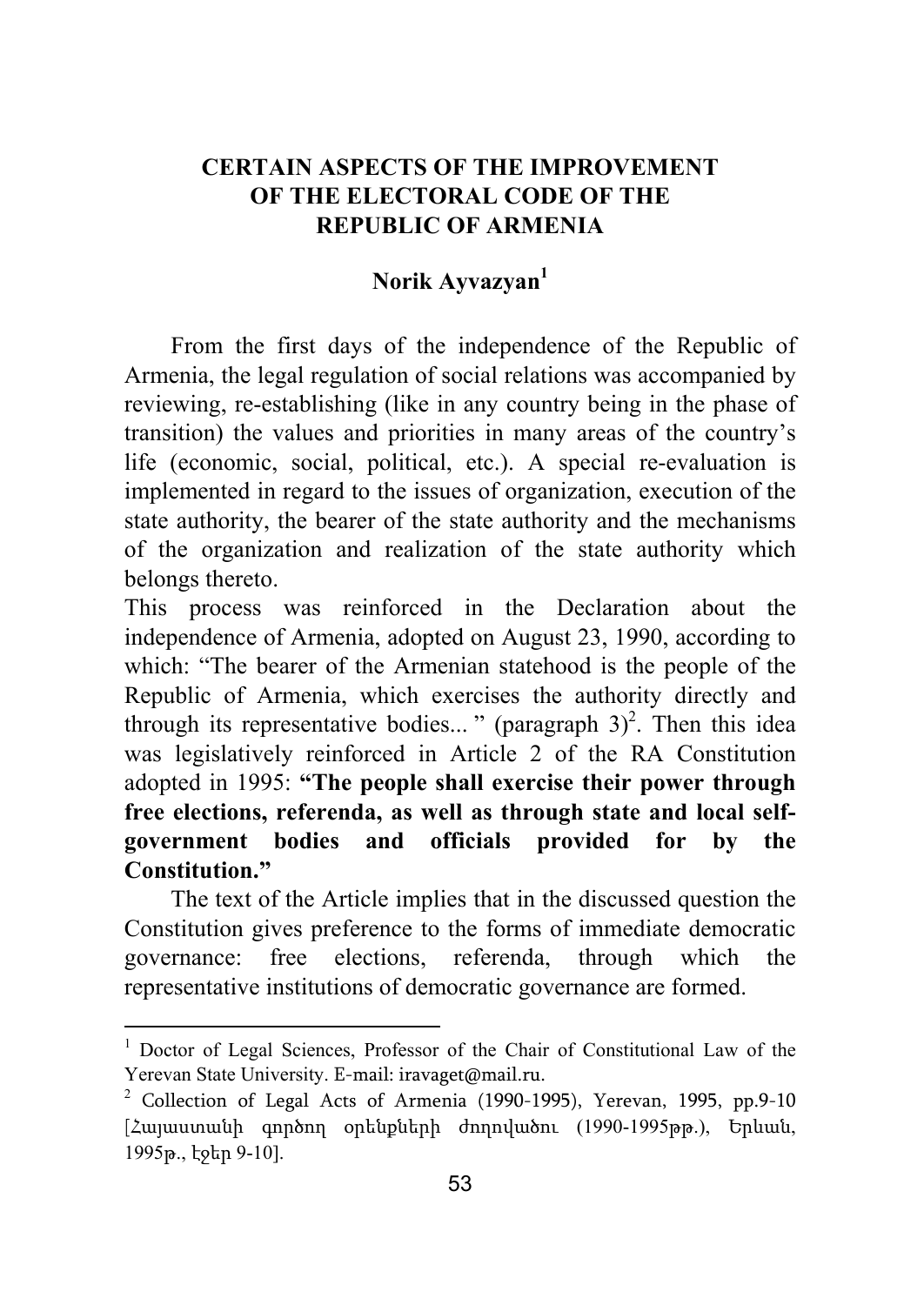The experience of the organization of elections in different times proves that the important institute of immediate democratic governance in the Republic of Armenia is yet in essence in the stage of formation. "In the Republic of Armenia, there have not yet been formed democratic elections in line with the international standards on the legislative prerequisites, institutional decisions as well as the organization, realization of the process."<sup>3</sup>

There are plenty of objective and subjective factors which are an obstacle for this institute to be sustained, such as the shortcomings of the electoral legislation, the poor socio-economic condition, the low level of the culture of free and fair elections, and other circumstances which are used by influential individuals of the Republic: during the elections the political parties count the voting results in their favor.

As a result, the public at large raises some complaints, and the confidence toward the formed authorities is undermined, which considerably hinders the progressive development of the country.

In the range of the mentioned factors, the gaps and shortcomings that exist in the electoral legislation are distinguished, which have negative consequences, and the suggestions made as a result of a scientific analysis and their practical application will give the possibility to somewhat mitigate the contradictions existing in public life and concerning the discussed sphere, as well as to contribute to the restoration of confidence among the people towards the authorities.

In the context of expecting such results, Article 11(1) of the RA Electoral Code<sup>4</sup> plays a very important role; according to the article: "The list of electors of the Republic of Armenia, except for the lists drawn up in military units as well as the ones lists signed by electors,

<sup>&</sup>lt;sup>3</sup> Harutyunyan G.G. Introductory remarks on the 13<sup>th</sup> Yerevan International Conference : "The role of the Constitutional Courts in safeguarding democratic elections" (5-7 October, 2006), Almanac, Yerevan, 2006, P. 5. [Арутюнян Г.Г, Вступительное слово на XII Ереванской международной конференции: "Роль конституционных судов в обеспечении демократических выборов", (5-7 октября 2006г.) Альманах, Ереван, 2006, стр. 5]. <sup>4</sup>

<sup>&</sup>lt;sup>4</sup> Adopted on May 26, 2011 (Official Journal of the Republic of Armenia, N36 (839), 16.06.11).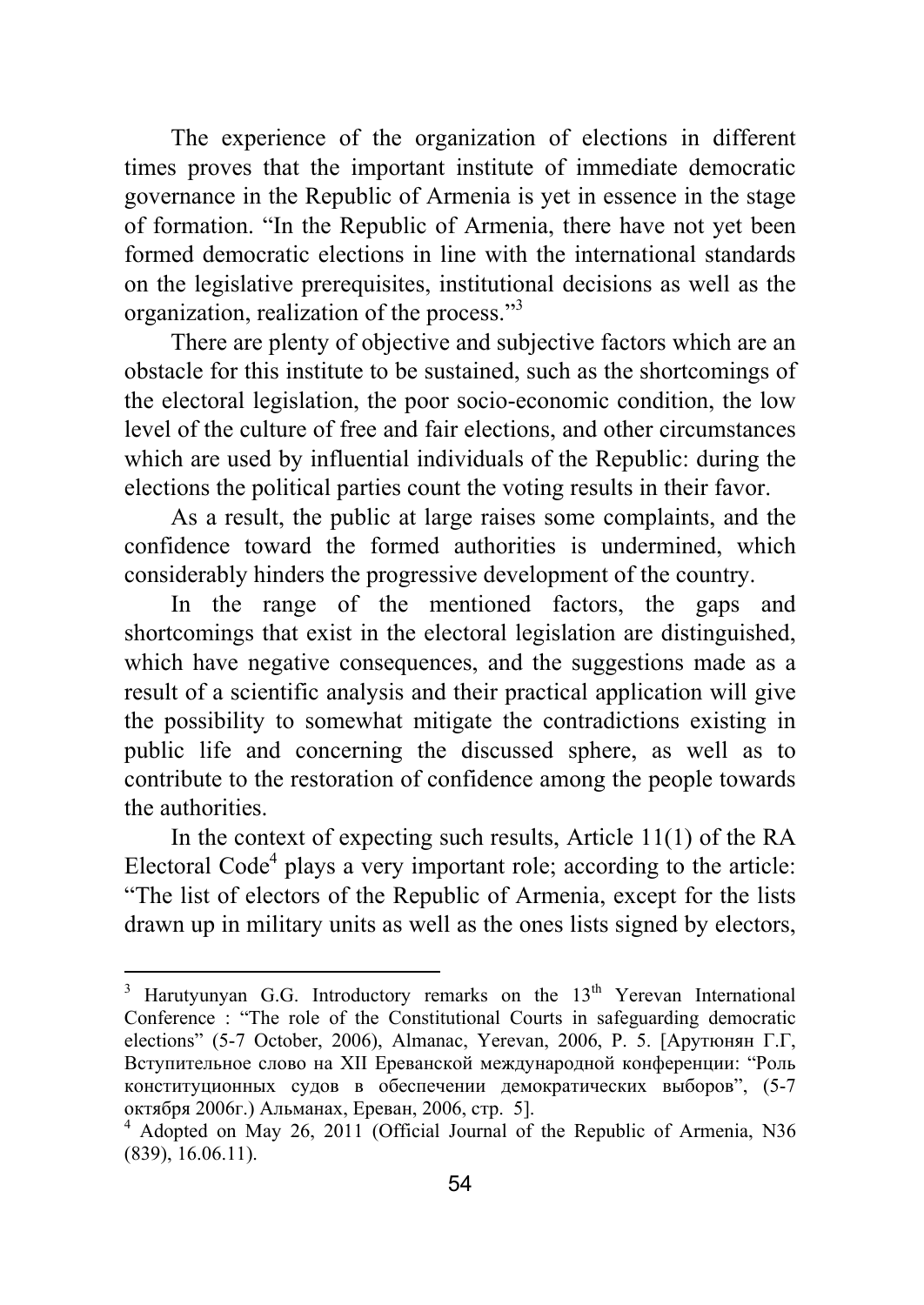shall be open to the public.

Lists signed by electors shall not be published, and no carbon copy of these lists shall be made, they shall not be photographed and videotaped."

There are prohibitions of such contents envisaged in Article 31(1)(3) and Article 33(1)(2) of the Code.

Making the list signed by voters confidential and limiting the publication (in any way) of the information contained therein are not perceived by the society, political areas in a definite way.

This approach is not clear to the citizens of the Republic even in the sense that there are many cases when following the summarization of the voting results, names of deceased people have been found there or names of people who have left the Republic, while in front of their names there have been signatures.

Naturally, even if these cases are just exceptions, anyhow, there is some distrust in the society regarding the fairness of the electors' processes.

The parliamentary and extra-parliamentary discussions organized upon the suggestion of some political powers of the Republic engaged with this issue also finished without success. The question was presented to the Constitutional Court of the Republic of Armenia. On May 5, 2012 the Constitutional Court of Republic of Armenia started the examination of the application presented by 29 members of the National Assembly of the Republic on April 28, 2012 concerning the compliance of certain norms (Article 11(1), Article 31(1)(3), Article 33(1)(2)) of the RA Electoral Code, reinforcing the confidentiality of signed electoral lists, with the RA Constitution.

Discussing the application presented by the Members of the National Assembly, while formulating his legal position, he followed the requirement reinforced in the sub-point 3 of the point 4 (Secret suffrage) of the document of the Venice Commission of the Council of Europe, titled "Code of good practice in electoral matters: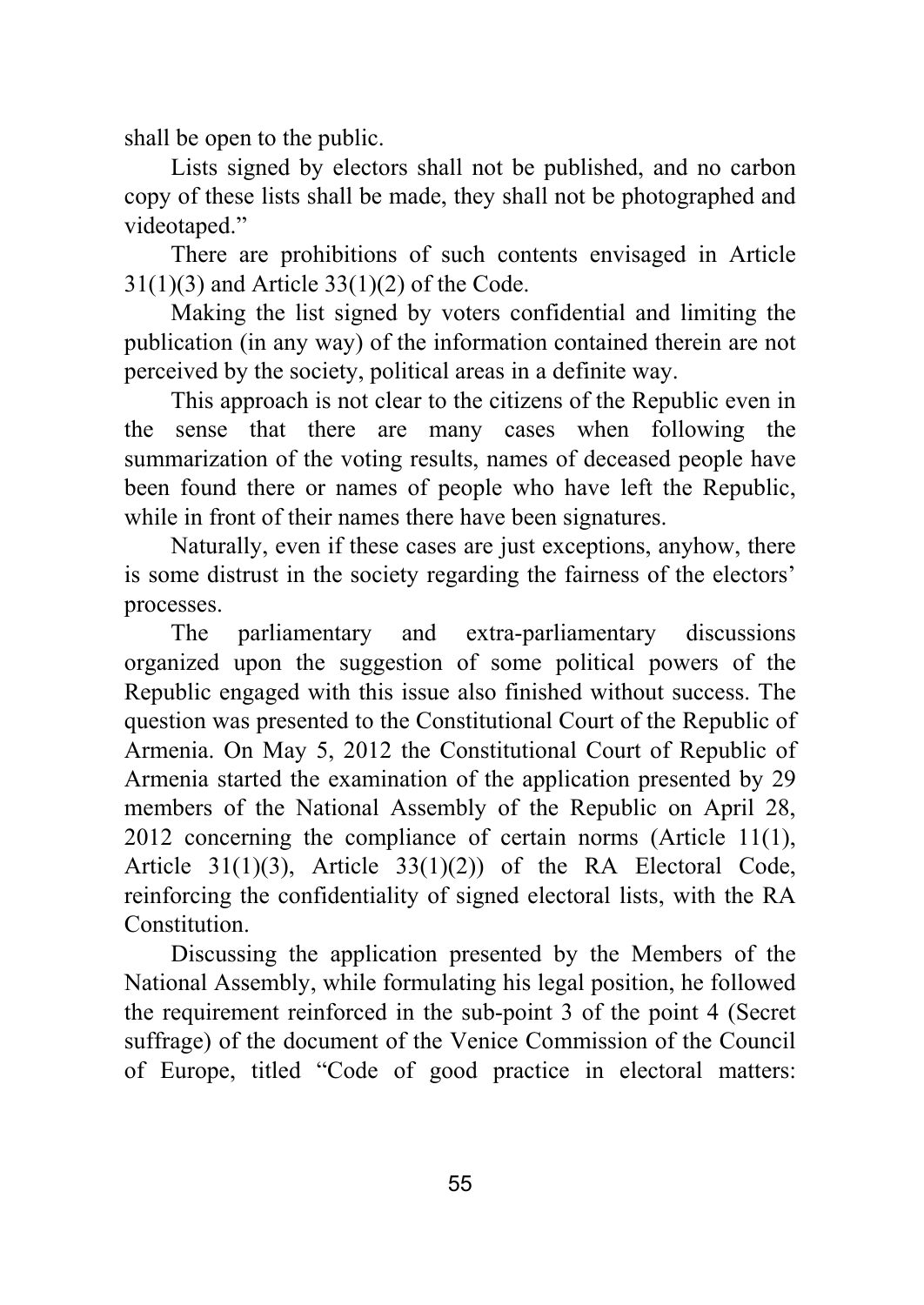guidelines and explanatory report<sup>155</sup>, according to which "lists of persons actually voting should not be published", the meaning of which is explained in point 54 of the mentioned document, according to which: "…since abstention may indicate a political choice, lists of persons voting should not be published."<sup>6</sup> With this and other justifications, as a result, the Constitutional Court rejected the proposal presented in the application of the members of the National Assembly and recognized that the mentioned norms of the Electoral Code are not in violation of the Constitution<sup>7</sup>.

Here the problem is not at all whether the legal position of the Constitutional Court regarding discussed issue is justified or not, but the problem is to what extent it contributes to the mitigation of the tense socio-economic, legal and political situation that exists in the country.

As it has already been mentioned, the migration in the Republic continues and the society finds that the reason behind this migration are the activities (not contributing to the nation) implemented by the authorities which are not formed as a result of free and fair elections.

Consequently a provision of primary importance for the President and the Government of Republic of Armenia was announced, according to which it is planned not only to completely prevent the migration, but also take efficient measures towards repatriation.

In our opinion, in this case it would be appropriate if besides invoking the relevant norms of the documents adopted by European bodies regarding the justified nature of not publishing the lists signed by the voters, the Constitutional court took into account also the following circumstances:

First, the document titled "Code of good practice in electoral matters: guidelines and explanatory report" of the Venice

<sup>&</sup>lt;sup>5</sup> Adopted by the Venice Commission during the plenary session 52 (Venice, October 18-19, 2002) CDL-AD (2002) 023 rev.

<sup>6</sup> See ibid, page 28.

<sup>&</sup>lt;sup>7</sup> See Decision of the Constitutional Court of the Republic of Armenia #1027 adopted on May 5, 2012.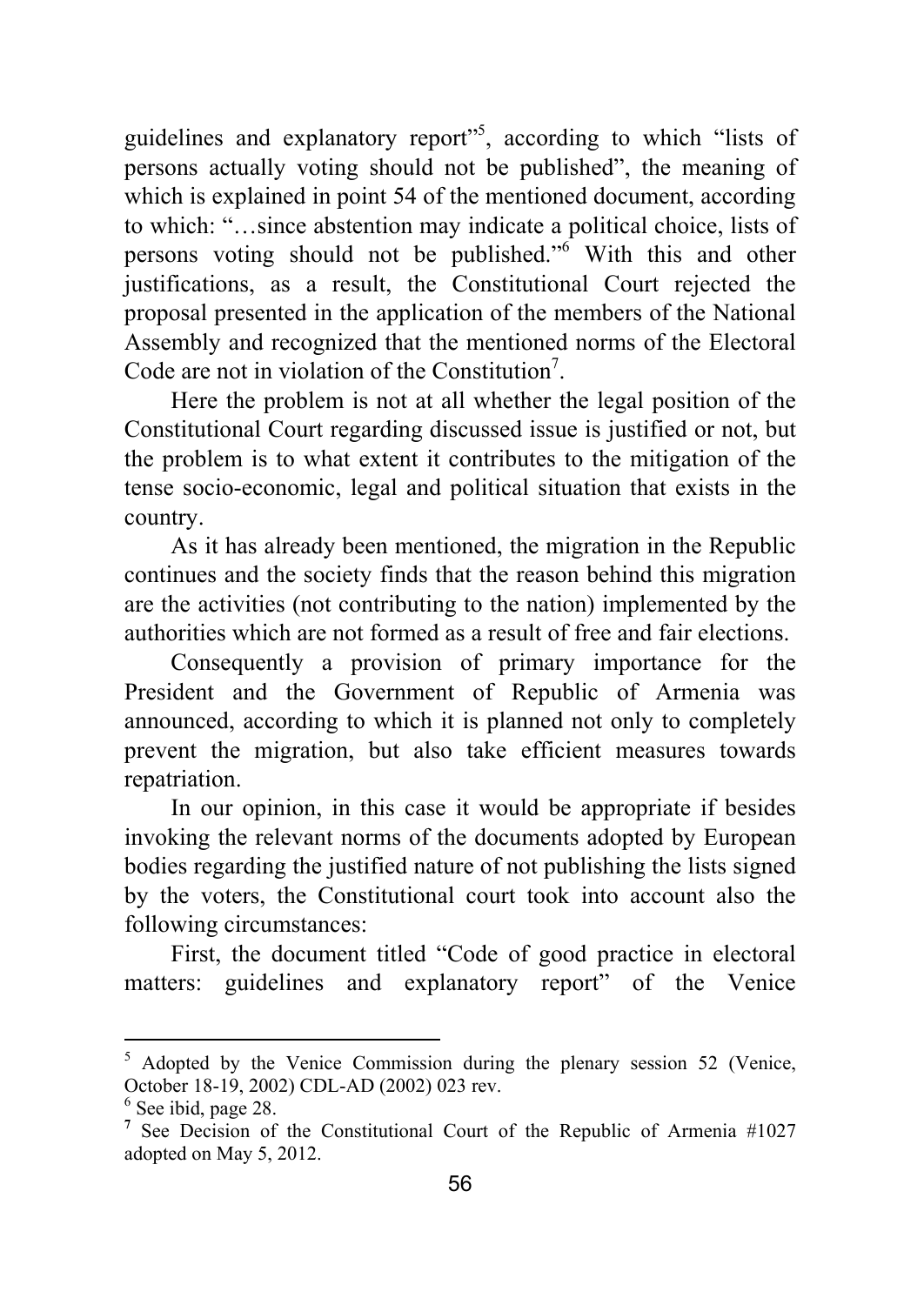Commission of the Council of Europe stipulates as follows: "The list of persons actually voting should not be published (sub-point (c) of point 4), … since abstention may indicate a political choice…" (point 54).

It turns out that, according to the document "the confidentiality of the list of persons who actually voted is meant to ensure "the confidentiality of persons who did not vote"", which may have a political dimension. In our opinion, such a setting of this issue is justified for the voters of European countries, where exists a proper political culture, the political parties and citizens have a clear political orientation; however, the same cannot be said about the reality of the Republic of Armenia.

First of all, it is known that the vast majority of more than 70 political parties registered in the Republic do not have an orientation, a clear activity program. It is also a general phenomenon that the citizens included in them often change their party affiliation exceptionally due to their personal motives. In such conditions, making the lists of persons who signed them confidential according to the procedure defined by legislation and considering the fact that the citizens of the Republic of Armenia do not participate as a "testimony of political choice" is at least a fallacy.

Then, the RA Constitution reinforces the principle of election's confidentiality (Article 4) as an important principle of the suffrage of citizens. What concerns the confidentiality of "not electing" or "not participating in the elections", then let us say that there is no such principle envisaged by the Constitution. Since it is known that the Constitution has supremacy over international legal acts, we, therefore, can rely on the Constitution regarding the discussed issue.

Especially, the basic law of the Republic (Article 2) says that in Armenia the only source of power is the people and the power belongs to the people who exercise their power directly, as well as through state and local self-government bodies and officials over which the people have the right to direct supervision. It means that the ones who realize the power which belongs to the people cannot keep secrets from the people and the subjects who present the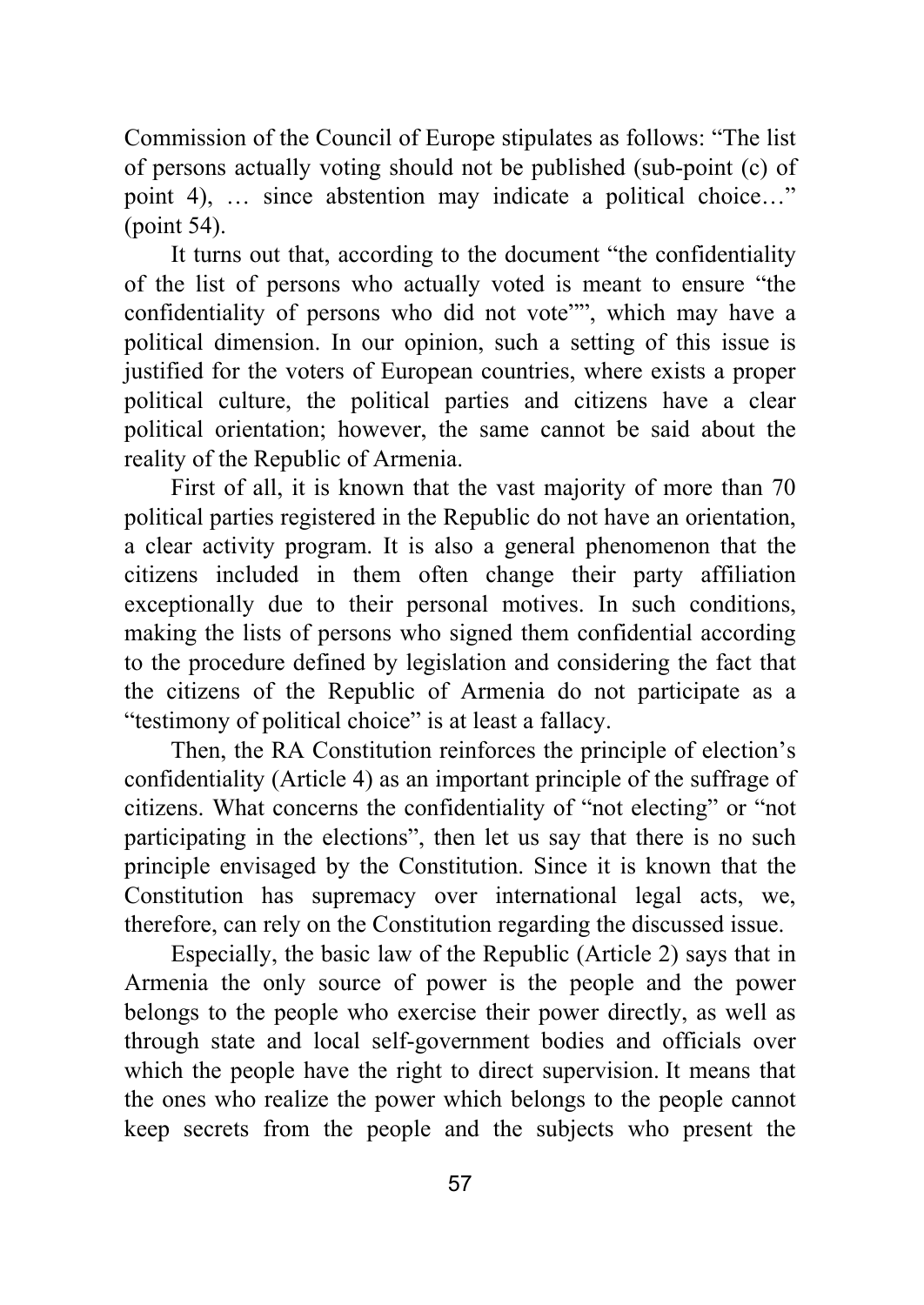interests of their representatives, including the limitation of the right to have a free access to the list signed by the voters.

Besides, in favor of disclosure of the electoral lists we can invoke another important basis which is Article 63(1) of the Law "On the Constitutional Court of the Republic of Armenia" adopted on June 1, 2006, which gives the Constitutional Court the possibility to evaluate "… both the act and the law enforcement practice" while determining the constitutionality of a legal act.

In this sense the practice of applying Article 11 of the RA Electoral Code, which makes the signed electoral lists confidential, is more than rich with undesirable consequences for the social and political life of the Republic about which we talked above.

There is another suggestion which can contribute to the review of the RA Electoral Code's norm (Article 11(1)) about making the signed electoral lists confidential. As it is mentioned in the legal position of the Constitutional Court expressed regarding its decision adopted on May 5, 2012 (Decision of the Constitutional Court SDVo-1027) despite the fact that the restriction of publishing the signed lists by voters has been a subject of discussion in the international practice for various times, "the choice of the frames of the possible options and limitations of legal regulation is considered to be an issue under the jurisdiction of the legislator of the given country" (paragraph 5).

Another important circumstance is tightly related to the issue under discussion. The point is that the issue of citizenship of the Republic of Armenia is led by the "blood" principle which means that wherever, in which country is or lives the citizen of the Republic of Armenia, he does not lose the citizenship and is not withdrawn from the registration; therefore, he or she does not lose the right to participate in the relevant elections. As a result, while making the electoral lists of the participants of national elections, the names of persons who have the right to vote are included in the voters' register of the Republic of Armenia.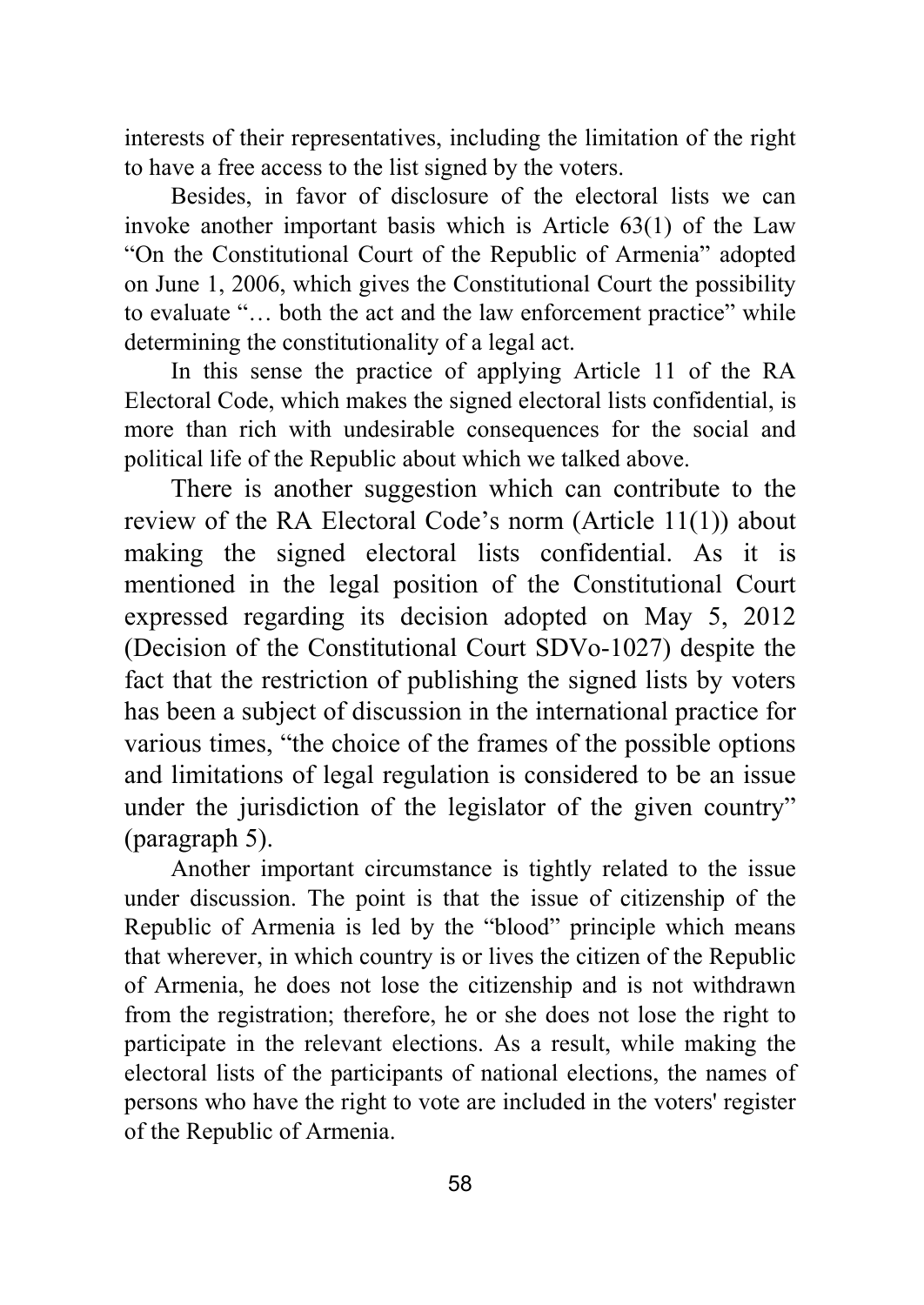However, nearly no condition is envisaged in the current RA Electoral Code for exercising the right of voting by the mentioned persons. Thus, in Article 2(2) of the RA Electoral Code adopted in 1999 it was prescribed that "During the preparation and conduct of the elections, the citizens of the Republic of Armenia who reside or are outside of Armenia, have the right to vote. Diplomatic and Consular Representations of the Republic of Armenia, in accordance with the procedures set by this Code and by the Central Electoral Commission, guarantee the exercise of the electoral right of Armenian citizens."

With the purpose of solving this problem, the old 1999 Electoral Code entitled the heads of diplomatic or consular representations working abroad, in accordance with the procedures set forth by the Central Electoral Commission, to compile the electoral lists of RA citizens who have the right to vote and who live or are in the relevant countries (Article 9(5)).

The citizens who were included in those lists were exercising their electoral right in the polling stations formed at the Diplomatic and Consular Representations of the Republic of Armenia for national elections (Article 15(4)).

The precinct commissions were summarizing the poll results in accordance with the procedure set forth by the Electoral Code and sending to the Central Electoral Commission of the Republic of Armenia.

This procedure continued to exist until 2007 when as a result of an amendment to the Electoral Code adopted on March 6, citizens who were abroad or were residing abroad were prohibited to exercise their electoral right in the polling stations formed at the diplomatic and consular representations.<sup>8</sup>

The RA Electoral Code published in 2008 (with amendments and supplements made on December 18, 2007) was prescribing that "in the Republic of Armenia the elections are held in the territory of the Republic of Armenia" (Article 1(5)).

<sup>&</sup>lt;sup>8</sup> See Law of the Republic of Armenia "On making amendments and supplements to the Electoral Code of the Republic of Armenia", HO-79-N, 06.03.07.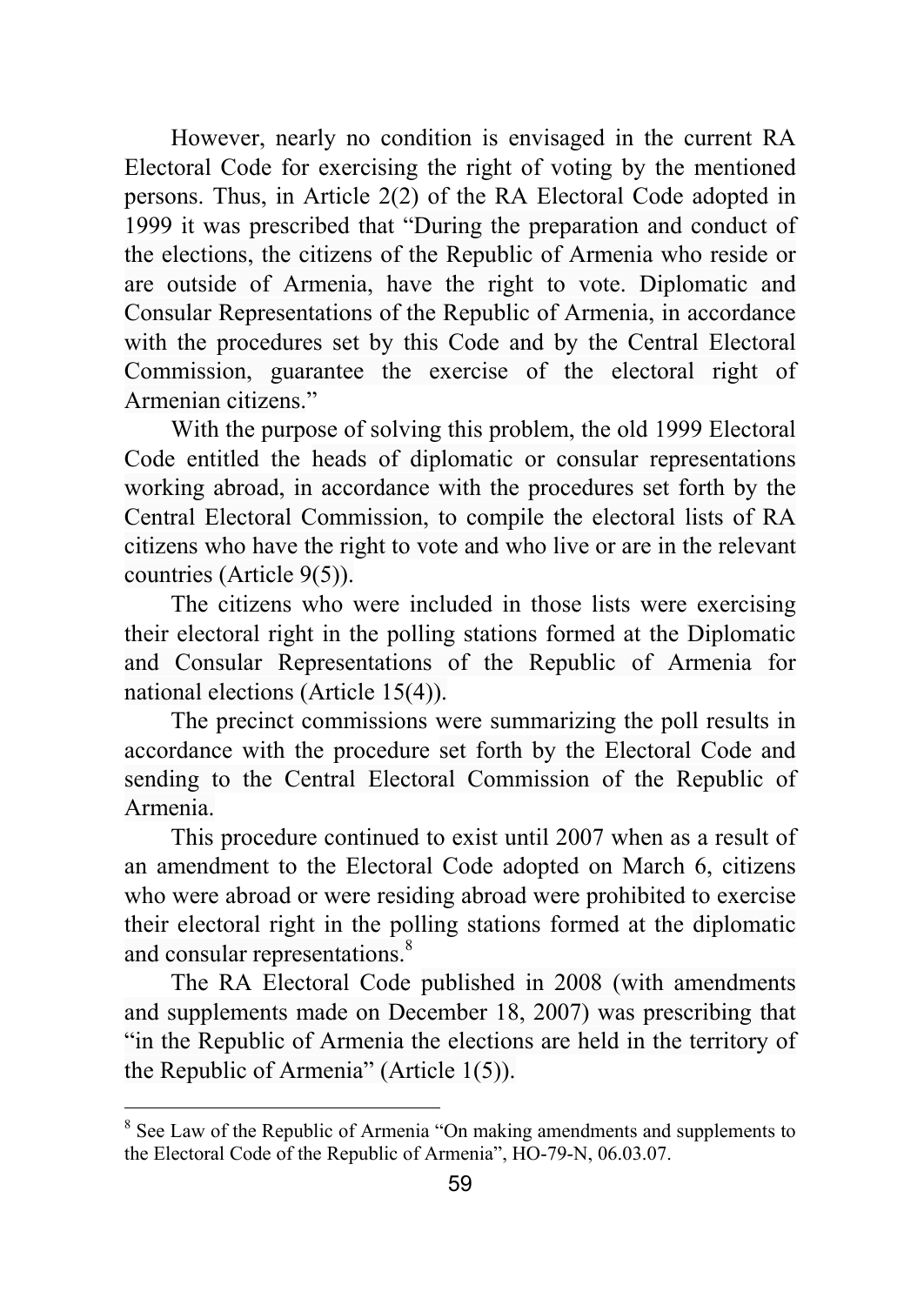The same procedure is prescribed also by the current RA Electoral Code: "Voting shall take place in the polling stations established on the territory of the Republic of Armenia…" (Article 54(1)).

The evaluation of such approach of the RA Electoral Code in the discussed issue is not our task. We can just suppose that the citizens who left the Republic are, first of all, the persons who had a misunderstanding with the current authorities regarding this or that issue; therefore, they cannot have an objective conduct concerning their political orientation.

Regardless of all the circumstances, assumptions, in our opinion holding the poll only in the territory of Armenia deprives the citizens of the Republic of Armenia who are or live abroad from their electoral right as hardly ever will the citizen of the Republic of Armenia living abroad visit Armenia, participate in in the poll and then return to the country where he lives.

The Electoral Code envisages an exception from the general rule (exercising the right of voting in the territory of the Republic of Armenia) for electors who are on diplomatic service in diplomatic and consular representations of the Republic of Armenia, as well as the members of their families residing abroad with them and having the right to vote, who may, in case of being outside the territory of the Republic of Armenia on the voting day, participate in national elections by voting electronically within the time limits and as prescribed by the Central Electoral Commission (Article 60(1)).

This procedure is applied also to the voting staff of overseas representations of legal entities registered in the Republic of Armenia (irrespective of the form of ownership), as well as the voting members of their families residing abroad with them (Article 60(3)).

In such situation when there is a single list of voters for holding elections in the Republic, which includes also the citizens of the Republic of Armenia who reside abroad and have the right to vote, if the free access to the electoral lists is prohibited among the participants of the electoral process, the public will naturally have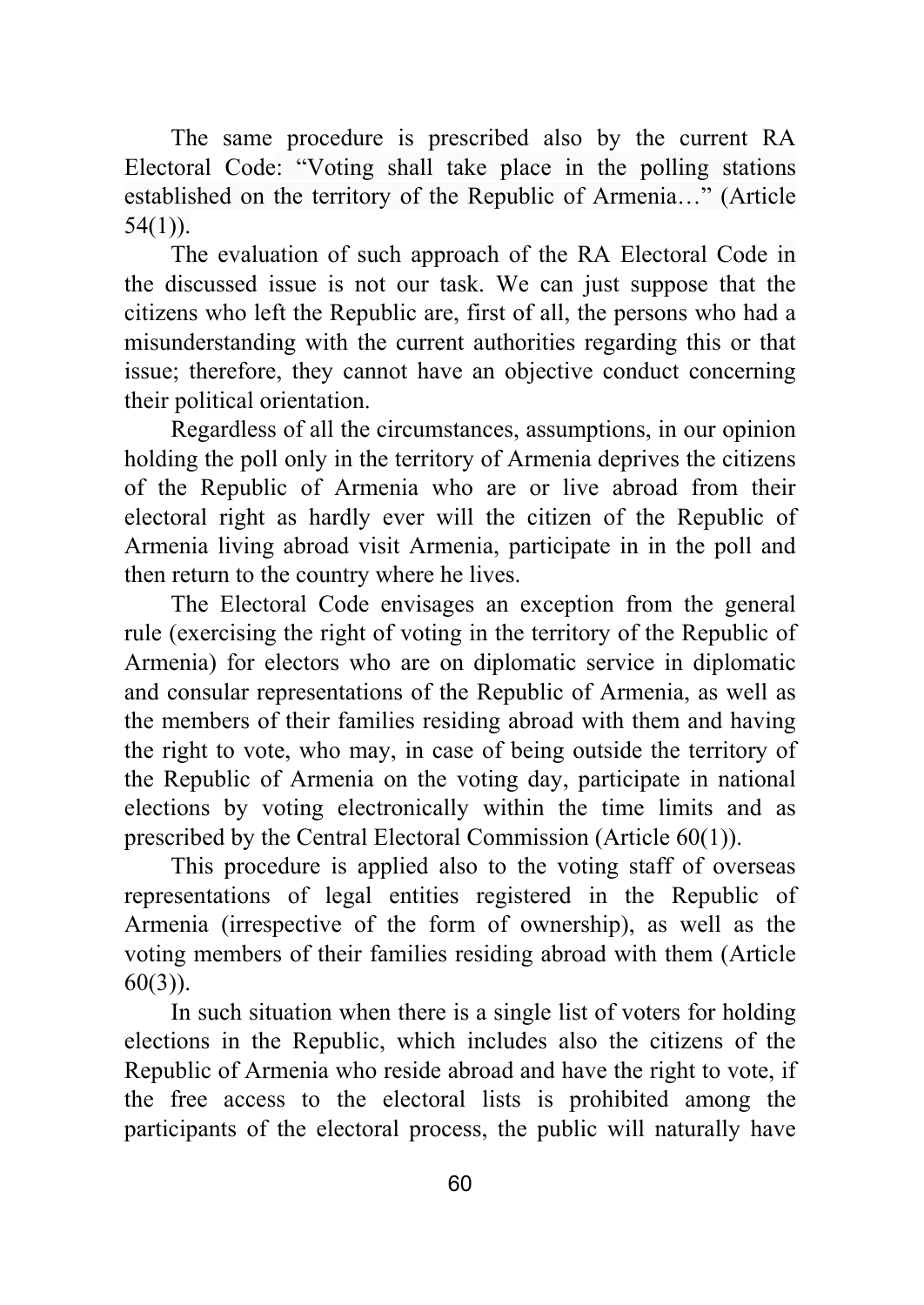reasonable doubts that the votes of the citizens residing abroad are used by the political powers participating in the elections in favor their interests. Hence, there arises a doubt about the legitimacy of the elections and distrust towards the winning political powers.

In this regard, we think the following offer may become an option for solving this issue. As it has already been said, until 2007 the citizens of the Republic of Armenia being or residing abroad exercised their electoral right in the polling stations formed in the Diplomatic and Consular Representations of the Republic in the procedure prescribed by the Central Electoral Commission. For these very aims, the latter was drawing up the electoral lists and electoral precinct centers where the citizens were exercising their electoral right.

According to the current Electoral Code, nowadays the citizens who live abroad can exercise their electoral right only in polling stations established on the territory of the Republic of Armenia (Article 54(1)). In this regard, it will be appropriate if the Diplomatic and Consular Representations in foreign countries, according to the procedure prescribed by the Central Electoral Commission, draw up the lists of the RA citizens who are or reside in the given country and present to the state government body authorized by the Government which runs the state register of the population, which can give them to the precinct electoral centers in the prescribed period (heads of penitentiary institutions and of facilities for holding arrestees, and the commanders of military units draw up the lists of eligible electors).

These lists can be posted in the relevant electoral precinct in a visible place both before and after the poll, noting that in that way the "confidentiality of voting" of the Armenian citizens living abroad will not be violated as their number will not be that high, we guess.

As a result of the justifications and conclusions made regarding the discussed issue, we can offer the following amendments and supplements to some of the articles of the RA Electoral Code.

*First***,** in Article 7 of the RA Electoral Code ("Maintaining the register of electors; drawing up lists of electors") besides the heads of penitentiary institutions and facilities for holding arrestees, as well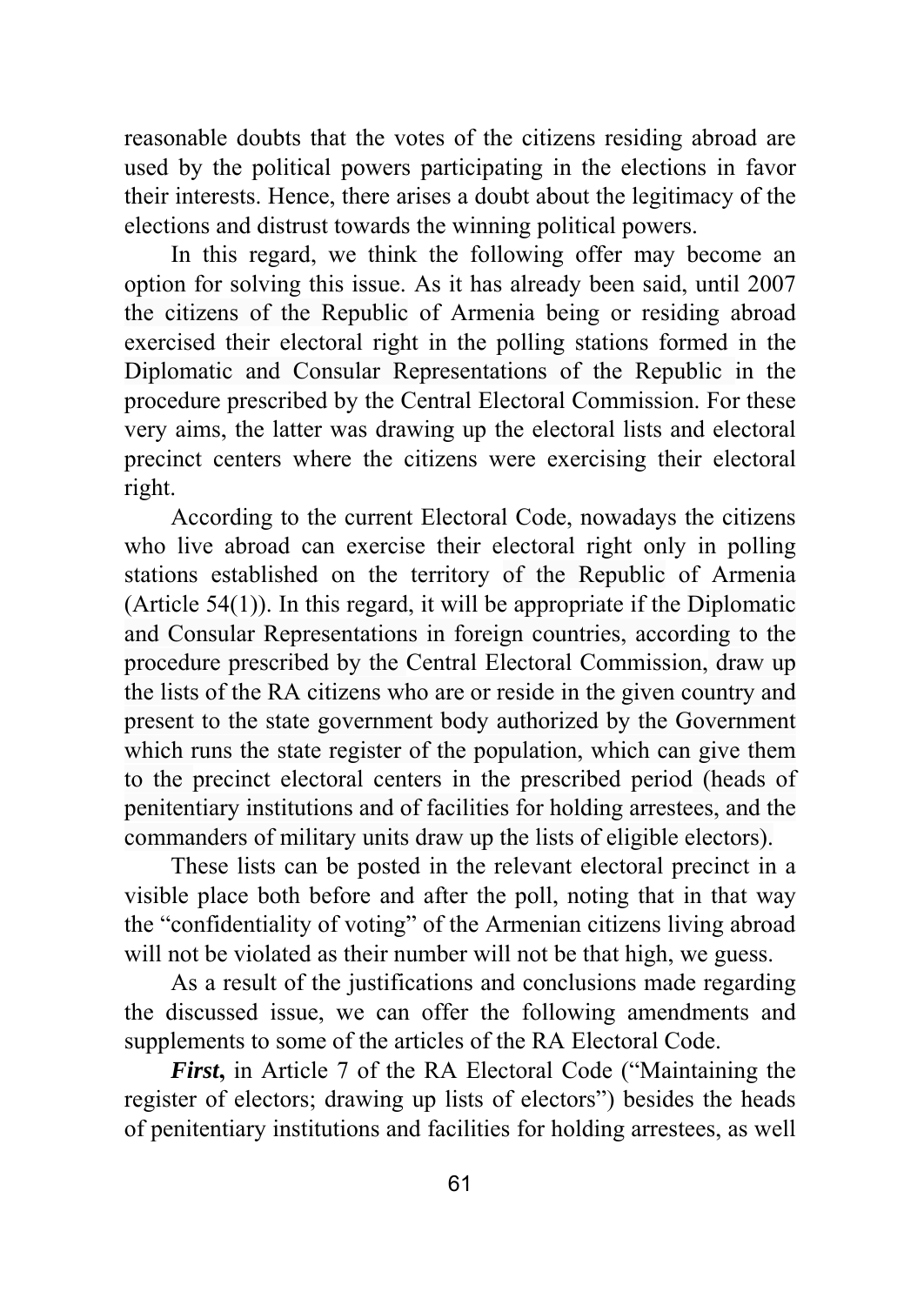as the commanders of military units, entitle also the heads of diplomatic missions and consular representations in foreign countries to draw up lists of voters. In this regard, Article 7(3) of the RA Electoral Code shall read as follows: "3. Heads of diplomatic missions and consular representations in foreign countries, penitentiary institutions and facilities for holding arrestees, as well as commanders of military units shall also draw up lists of electors in cases and in the manner prescribed by this Code".

*Second***,** Article 8 of the RA Electoral Code (Including electors in the list) prescribes the procedure for including in the list the citizens of the Republic both in national elections and in the elections of local self-government bodies. As the citizens of the Republic of Armenia who reside or are abroad can participate only in national elections, in Article 8 of the Code a paragraph can be added with the following contents (it is appropriate to add it after paragraph 8): "In national elections, citizens of the Republic of Armenia having the right to vote, who submitted an application and who reside or are out of the territory of the Republic of Armenia, are included in the lists of electors according to the procedure prescribed by the Central Electoral Commission.

In case of absence of diplomatic and consular representations of the Republic of Armenia in foreign countries, the citizen of the Republic of Armenia may apply for being registered at the diplomatic or consular representation of the Republic of Armenia which operates in the state near the place of his or her residence".

*Third***,** Article 10 of the RA Electoral Code prescribes the procedure for providing the lists of electors to the electoral commissions and to the person possessing the premises of a polling station. According to that article, "the authorized body shall, two days before the voting day, provide to chairpersons of precinct electoral commissions the lists of electors drawn up by the authorized body as per electoral precincts and the addresses of residential buildings (houses) included in the electoral precinct, in two printed carbon copies" (paragraph 3).

In the same procedure, the commander of the military unit,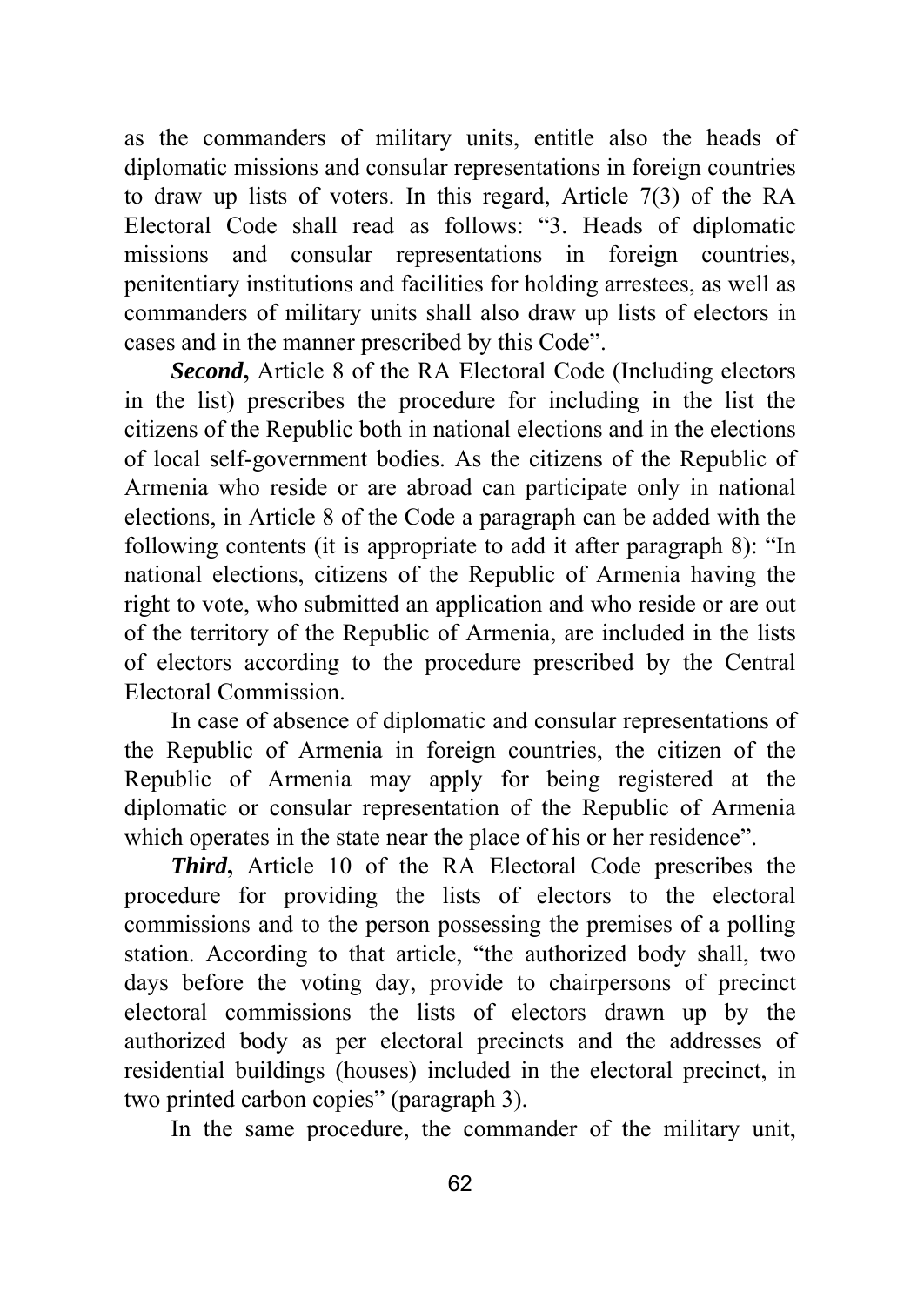heads of penitentiary institutions and places for holding arrestees compile the relevant electoral lists and provide them to the chairperson of the precinct electoral commission 2-3 days prior to the voting day.

There is another problem in case of electoral lists which are compiled outside the territory of the Republic of Armenia. Those lists are compiled, paginated, and each page is signed by the heads of diplomatic and consular representations of the Republic of Armenia in foreign states. And as there may be citizens in the list who are registered in different communities of the Republic, the heads of diplomatic or consular representations of the Republic of Armenia who compile the lists send the electoral list to the governing body authorized by the Government of the Republic of Armenia, conducting the State Population Register.

In this regard, it is appropriate to envisage a separate paragraph in Article 10 of the RA Electoral Code (after paragraph 3) with the following contents:

"After having received the electoral lists, the authorized body shall, based thereon, draw up a single list of electors as per electoral precincts and the addresses of residential buildings (houses) included in the electoral precinct, in two printed carbon copies (the first carbon copy of the lists of electors shall be drawn up in the form of a book, and the second carbon copy shall be for posting in the polling station)".

*Fourth,* the lists drawn up outside the territory of the Republic of Armenia are considered to be the integral part of the register of electors of the Republic of Armenia. Upon receiving the lists of electors drawn up by the heads of diplomatic and consular representations of the Republic of Armenia in foreign states, the state governing body authorized by the Government (the authorized body) which conducts the State Population Register coordinates them as per the place of registration and provides two copies of it to the relevant precinct electoral commission as a single list.

The electoral precinct uses the first copy of the lists drawn up in the form of a book for organizing the poll of the citizens of the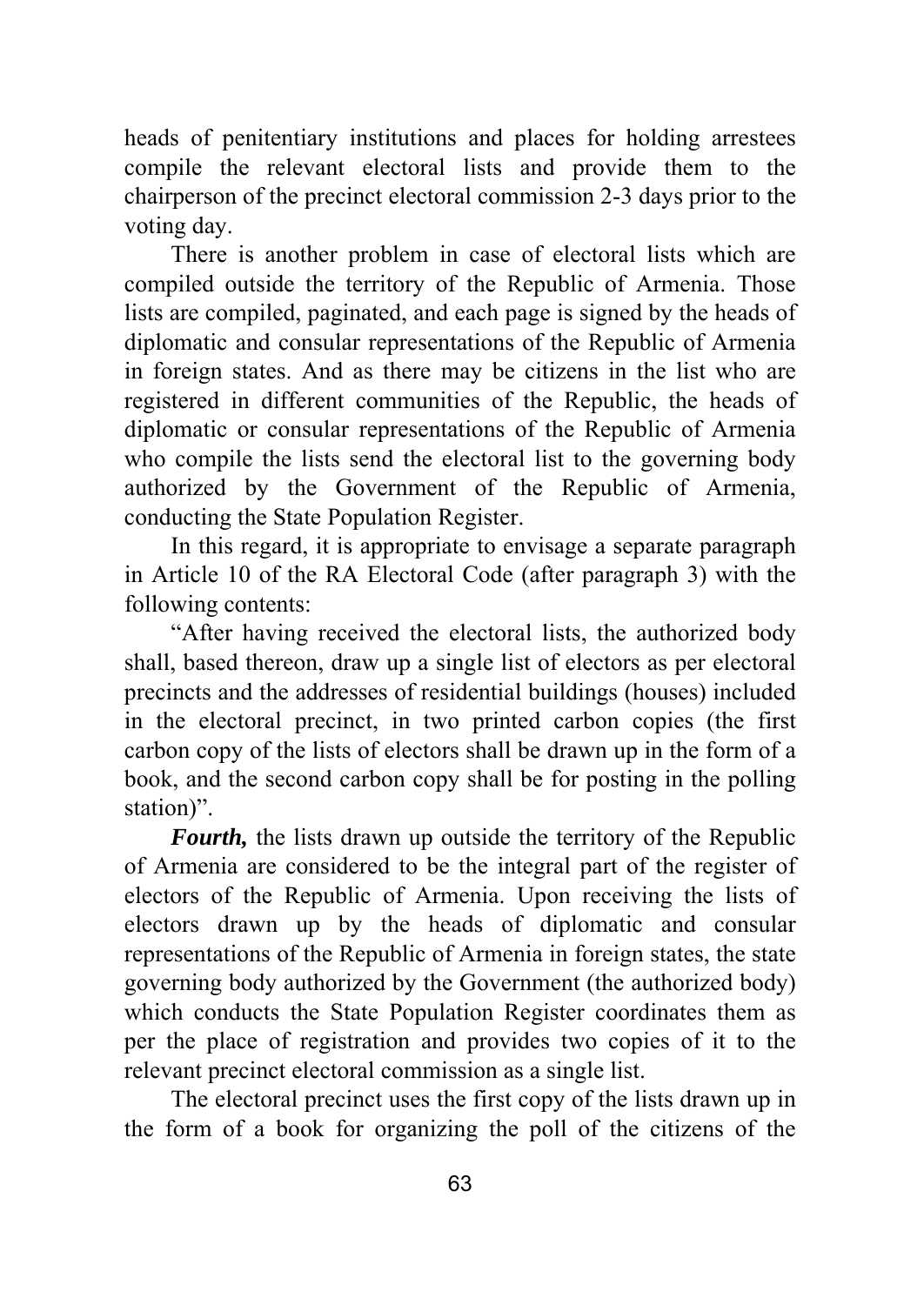Republic of Armenia, residing abroad, and the second copy posts in the polling station.

After the elections are finished and the results of the voting are summarized, the copy of electors list which was signed by the electors when voting, is posted in the constituency within the period prescribed by the Central Electoral Commission and is freely accessible.

In this regard, the following supplement to Article  $11(1)$ ("Accessibility of the lists of electors") of the Electoral Code may be made: "The list of electors of the Republic of Armenia and *the signed list of electors who are or reside abroad* are freely accessible, except for the lists drawn up in military units as well the lists signed by the electors".

The signed lists of electors should not be published, photocopied, photographed or videotaped, except for *the lists signed by electors who are or reside abroad*."

*Fifth,* Article 31(1) of the RA Electoral Code ("Rights, obligations, and guarantees for activities of observers and mass media representatives") entitles the observers and mass media representatives to freely familiarize with election documents under the disposal of the electoral commission, to receive copies or excerpts thereof, except for the lists signed by the electors.

In our opinion, this exception should not apply to the lists drawn up outside the territory of the Republic of Armenia, including the electoral lists signed by voters. In this regard it is appropriate to make the following supplement in the text of Article 31(1)(3) of the Electoral Code: after the words "the relevant statement provided to the electors by the authorized body" in the  $7<sup>th</sup>$  line of the mentioned paragraph add ", the lists drawn up outside the territory of the Republic of Armenia which are signed by the electors", then leave the rest unchanged.

**Sixth**, the RA Electoral Code gives rights with the same contents to the proxies of the candidates as well. According to Article 33(1)(2) the proxies are entitled to freely familiarize with election documents under the disposal of the electoral commission,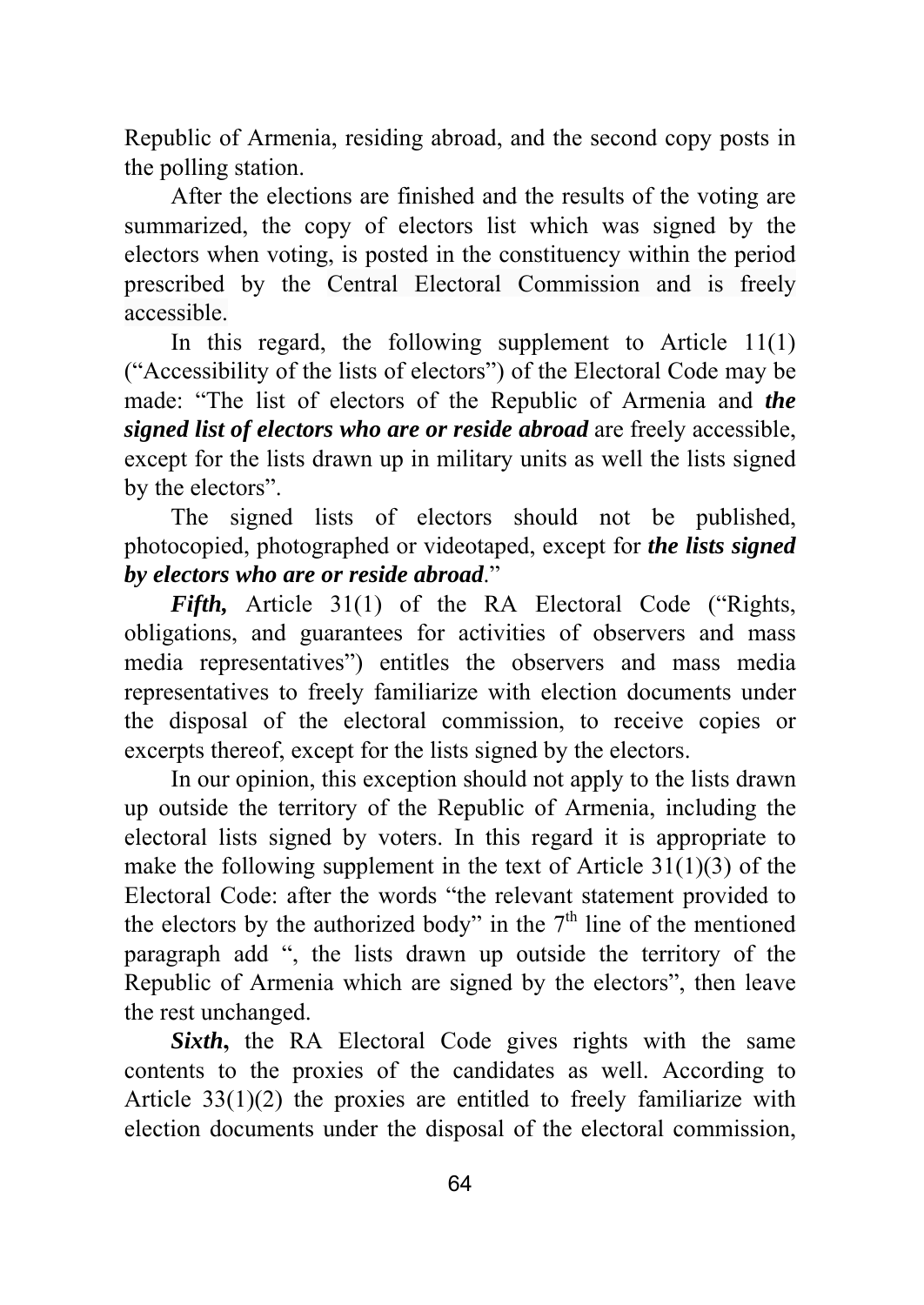receive their copies or excerpts thereof, except for the lists signed by the voters. In our opinion this exception for the observers, mass media representatives as well as the proxies should not be applied to the lists compiled outside the territory of the Republic of Armenia, including the electoral lists signed by voters. Thus, it is appropriate to make the following amendment to the text of Article 33(1)(2) of the Electoral code: after the words "the relevant statement provided to the electors by the authorized body" in the  $7<sup>th</sup>$  line of the mentioned paragraph add ", the lists drawn up outside the territory of the Republic of Armenia which are signed by the electors", then leave the rest unchanged.

*Seventh,* the given article (Article 33) of the RA Electoral Code envisages a range of other rights and responsibilities for proxies. The most important ones are: during the summarization of the voting results freely familiarize with the cast ballot papers and indications made therein, be present during the counting of ballot papers and summarization of voting results (paragraph 1, part 7), etc.

But, in our opinion, the controlling function of the proxy over the electoral processes is considered as even more important by the precinct electoral commission while summarizing the results of the voting, as the results of voting (both for objective and subjective reasons) are mostly falsified in this case.

This is proved by the Council of Europe's Observation Mission Final Report regarding the Parliamentary Elections of May 6, 1912, where it is stated that "[o]ne fifth of observed vote counts were assessed negatively, mainly due to procedural problems, such as failure to perform basic reconciliation procedures, cases of nontransparent counts, problems completing the results protocols, and isolated cases of serious violations" 9.

In this regard, Article 67(4) ("Procedure of summarization of voting results in electoral precincts") of the RA Electoral Code envisages that the chairperson of the precinct electoral commission shall open the ballot box, take one ballot envelope out of the ballot

 9 Republic of Armenia Parliamentary Elections, 6 May 2012. OSCE/ODIHR Election Observation Mission, Final Report. Warsaw, 26 June 2012, page 3.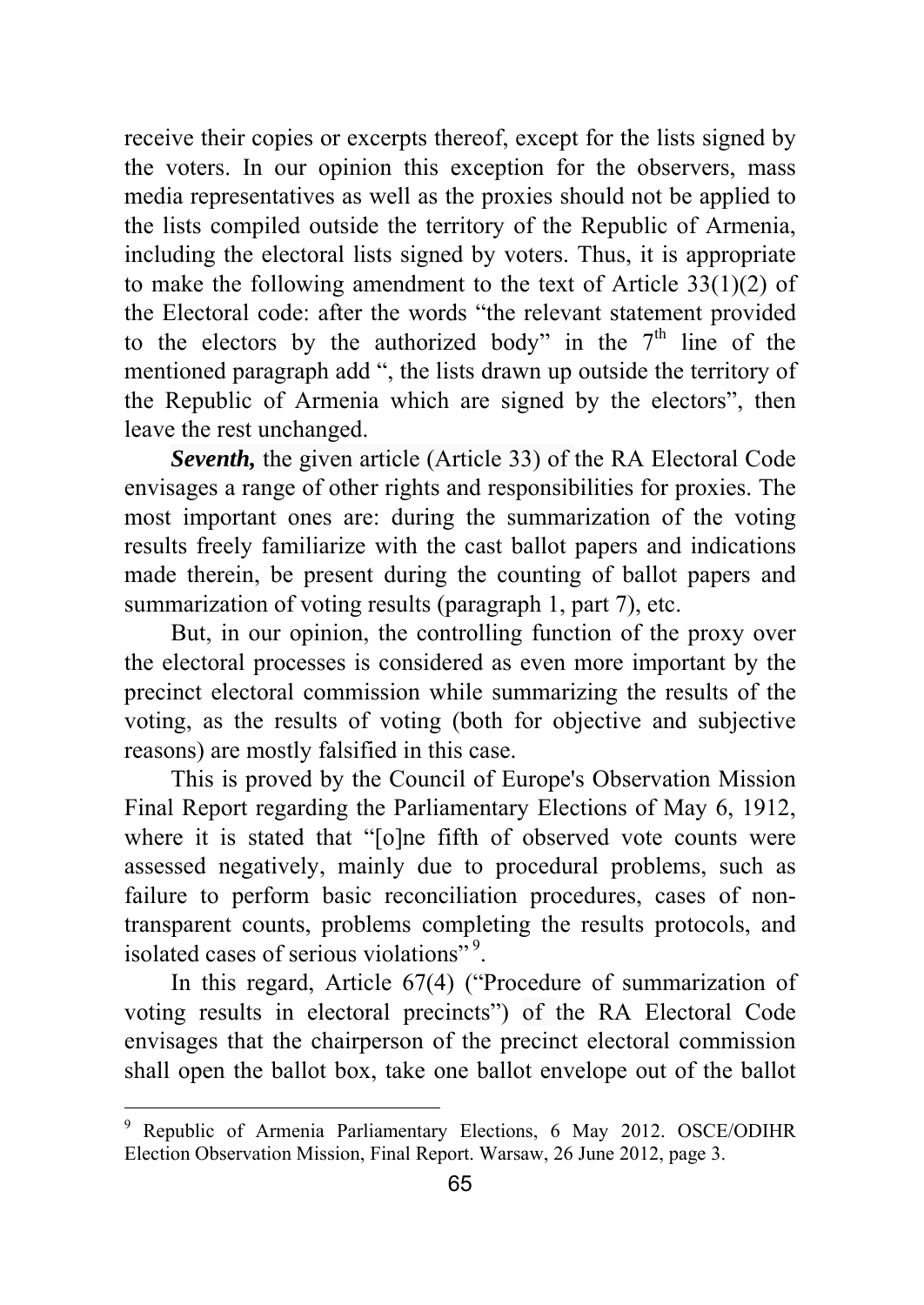box, and announce out loud whether the envelope is of established sample or not, then demonstrate it in such a way that it is visible to those present. If requested, the ballot envelope shall be passed on to the other commission members.

In this process the proxy who is, in essence, the most interested party of a fair outcome of election actually does not have the possibility of direct supervision and plays just the role of a passive observer. Hence, the Electoral Code should provide a real possibility for the proxies to control the activity of the electoral precinct commission mostly in the stage of calculating the votes and summarizing the results of the elections. In this regards, in our opinion, it is appropriate to stipulate a provision in Article 67(4) of the Electoral Code, whereby if requested the commission chairperson shall pass the ballot paper not only "to the other commission members", but also to the proxy. Thus, it is necessary to add the words "and to the proxy" after the expression "to the other commission members", at the end of the first sentence of Article 67(4) of the Code.

Besides, it is appropriate to entitle the proxy with the right to raise an objection if he disagrees with the opinion expressed by the chairperson of the precinct electoral commission during the counting of the votes. This objection is envisaged for the commission members.

In this regard it is necessary to add the words "or the proxy" after the expression "commission member" on lines 6, 7, 8, 16 and 17 of Article 67(4) of the Electoral Code, and after the phrase "to the other commission members" on line 15 add the words "and to the proxy".

In our opinion, in this way we will solve several key issues closely related to keeping the electoral lists signed by the citizens secret and related to their disclosure.

a) The prohibition of publishing the electoral lists signed by voters of the Republic of Armenia, except for the electoral lists signed by the citizens of the Republic of Armenia who are or reside abroad, will no longer cast doubt that those lists may be falsified.